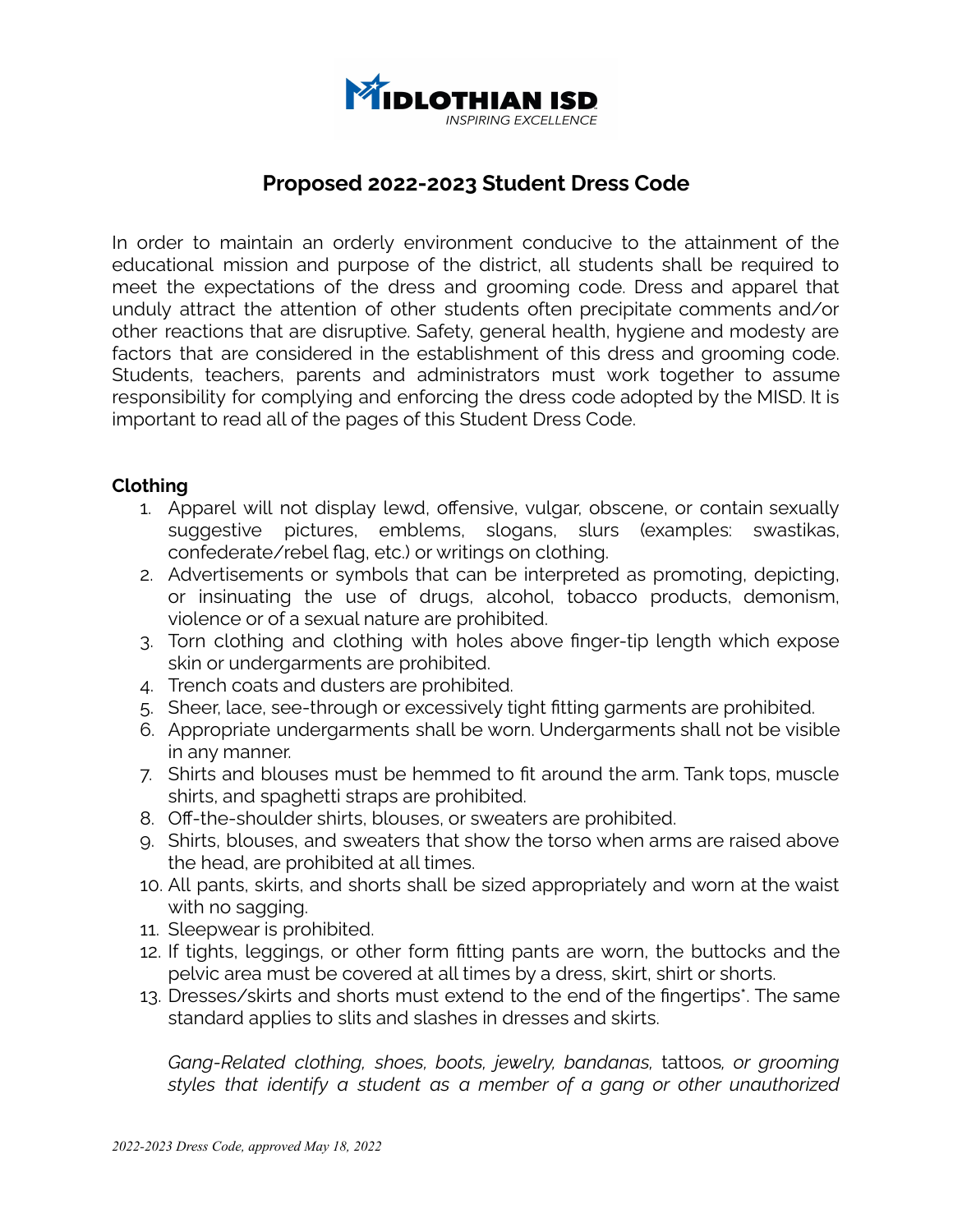*group are prohibited. Dress or grooming that presents a disruption, health, or safety hazard to the students or others is expressly prohibited.*

## **Hair and Headwear**

- 1. Hats, caps, sunglasses, head coverings, or any item that inhibits the ability to identify students and are not for medical or religious reasons may not be worn inside the school building.
- 2. Garments with hoods may not be worn with the hood over the head inside the building during the school day.

#### **Accessories**

- 1. Any apparel or item that may pose a safety issue are prohibited.
- 2. An item of apparel or makeup that is considered a distraction or disruption is prohibited.
- 3. Tattoos which are visible that are distractive, lewd, vulgar, depict profanity, prohibited items (i.e. alcohol, drugs, or tobacco products), or contain slurs are prohibited.

## **Shoes and Sandals**

- 1. For health and safety reasons, footwear must be worn at all times.
- 2. Shoes with metal cleats, taps, or wheels on the heels or soles, or shoes that can damage or mark floors are prohibited.
- 3. Tennis/athletic shoes must be worn for physical education classes.
- 4. No soft soled shoes are allowed.

# **Compliance with Dress Code**

The building principal or his/her designated representative has the authority to enforce the dress code. If the principal, or designated representative, determines that a student's grooming or clothing violates the school's dress code, the student may be given disciplinary consequences. The student may be assigned to in-school suspension for the remainder of the day. Repeated offenses may result in more serious disciplinary actions in accordance with the Student Code of Conduct. The district reserves the right to prohibit any clothing or grooming style that the administration determines to be reasonably expected to pose a health or safety hazard or to cause substantial disruption of, distraction from, or interfere with general school operations. In addition, extracurricular programs may have additional requirements or guidelines for students participating in those programs.

In order to maintain an orderly environment conducive to the attainment of the educational mission and purpose of the district, all students shall be required to meet the expectations of the dress and grooming code. Dress and apparel that unduly attract the attention of other students often precipitate comments and/or